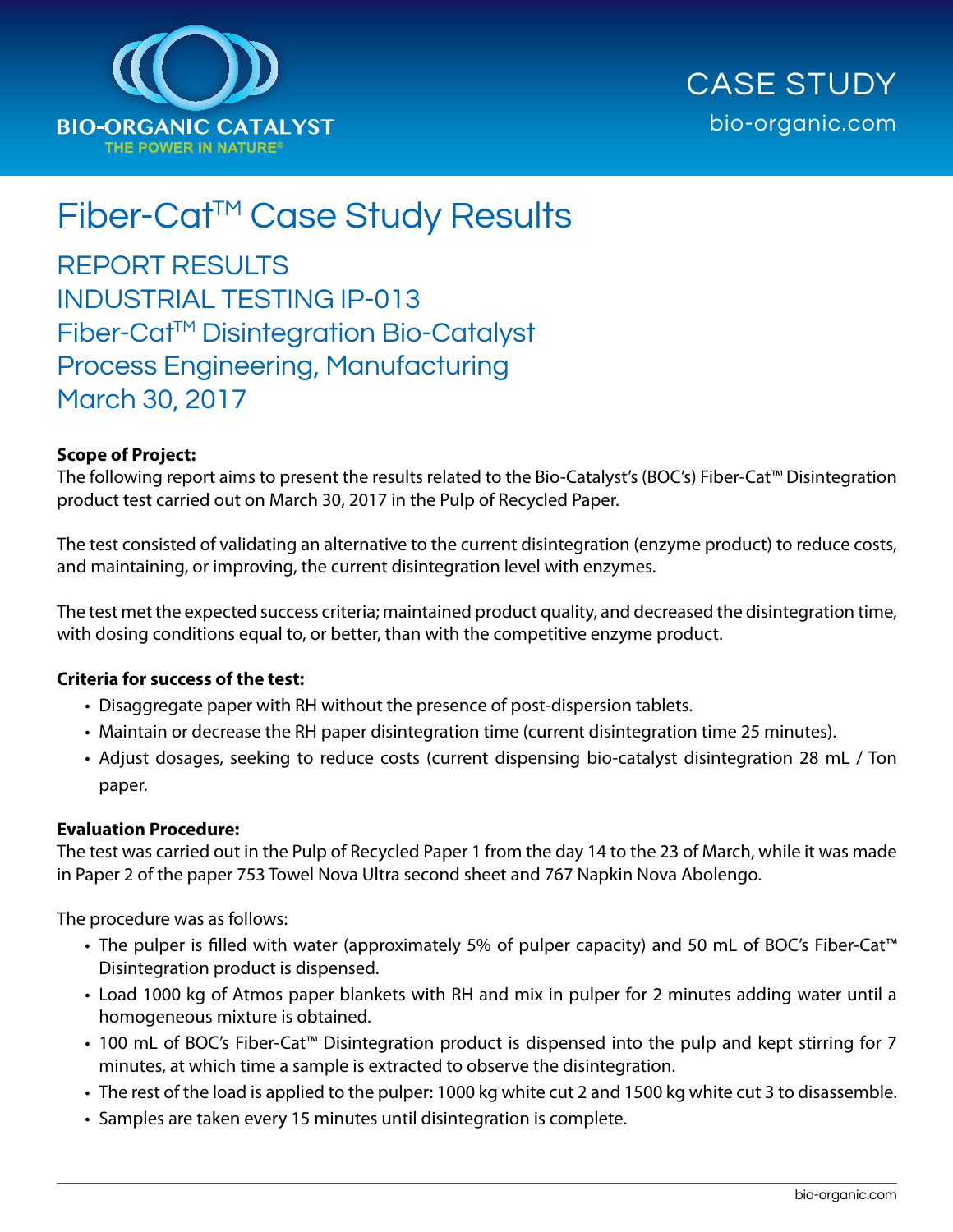## **Results and Conclusions:**

Quality of Disaggregation:

From the samples, it is observed that at 7 minutes the additive could disaggregate the Atmos (recycled) paper with RH with 150 mL of additive as shown in Figure 1.

Figure 1.

Disintegrated Atmos (recycled) paper sample in 7 minutes.



# Figure 2:

It is observed that the final load after passing through the disperser does not have paste tablets maintaining the quality.

# Figure 2.

Sample of fiber after passing through disperser.